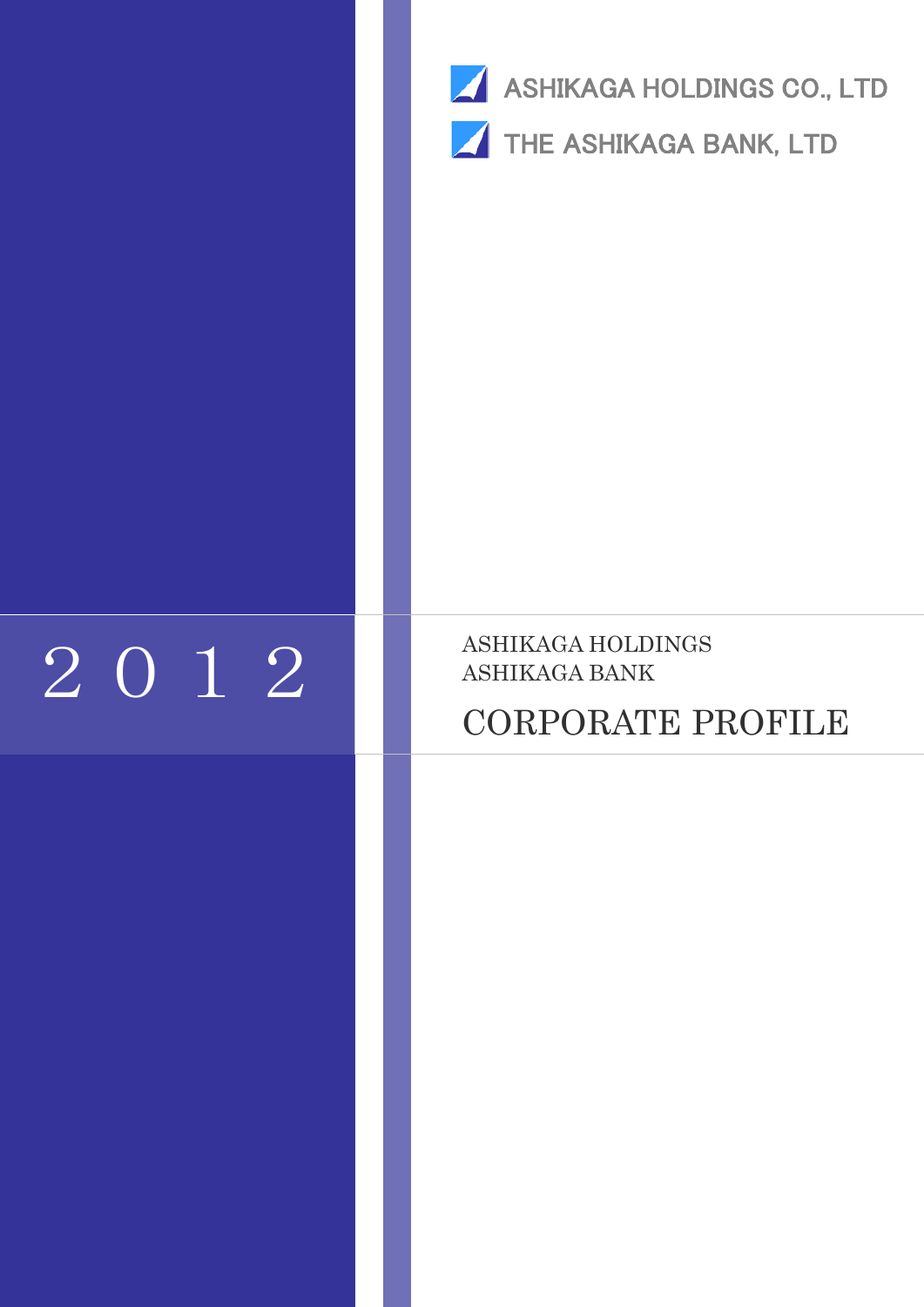# President's Message

I would like to express my greatest appreciation to our stakeholders for their continuing support and patronage of Ashikaga Holdings and Ashikaga Bank.

Looking at the economic environment surrounding the Ashikaga Holdings Group during the fiscal year under review, the Japanese economy rebounded from the sharp decline in the aftermath of the Great East Japan Earthquake. However, the pace of recovery was slow due to sluggish exports and production caused by the prolonged appreciation of the yen and deceleration of overseas economies.

Under such circumstances, the Ashikaga Holdings Group aimed to establish a stable operating system as the top regional bank, contribute to the development of the local economy and increase corporate value. To this end, we made efforts to demonstrate a smooth financial intermediary function in the local community and providing financial services that meet the needs of our customers.

During fiscal 2011, we proactively provided loans through the disaster-related credit guarantee system and financing in the growth fields through the Ashigin growth platform support fund. As for lending to individuals, we expanded preferential interest rates on housing loans in addition to rolling out a broad range of promotional campaigns. As a result of such efforts, housing loans and corporate loans increased and loans for the public sector increased significantly, and the balance of loans (on a non-consolidated basis) of the Bank increased ¥167.7 billion from the previous term end to ¥3,641 billion. Meanwhile, the number of corporate loan customers profiled as "borrower requiring supervision" or with higher credit rankings increased to 21,000.

Deposits (on a non-consolidated basis) rose ¥209.5 billion year-on-year to ¥4,856.1 billion on the strengths of increases in individual deposits, corporate deposits and certificates of deposit.

In branch network measures, we converted three sub-branch-level offices in Utsunomiya City which were unstaffed offices only offering ATM service into staffed branch offices (Retail Centers) which provide a wide range of services for individual customers with asset management needs. In addition, we proceeded with the installation of ATM inside local supermarkets.

As part of our regional contribution activities, we held the Monozukuri Kigyo Tenji/Shodankai (Manufacturers' Exhibition and Business) and the Tochigi Shokuno Tenji/Shodankai 2012 (Tochigi Prefecture Food Exhibition and Business Confab 2012), etc. to support business matching. In addition, we assisted with the promotion of tourism in Tochigi Prefecture and donated radiation meters to the prefectural government. In addition to such efforts, there were positive factors including decrease in credit related costs. Consequently, consolidated operating profit for fiscal 2011 rose ¥1.4 billion year-on-year to ¥17.2 billion and net profit climbed ¥1.1 billion year-on-year to ¥17.1 billion.

Looking at the outlook of fiscal 2012, there are prospects for recovery of the domestic economy on the strength of full-scale increase in reconstruction demand despite uncertainties over the future due to negative factors such as concerns about slowdown in overseas economies and the yen's appreciation. We will strive to step up our efforts to develop the regional economy and corporate customers by facilitating regional finance and demonstrating a consulting function. I would like to thank our stakeholders for their continued support and encouragement for Ashikaga Bank.

#### June 2012

Satoshi Fujisawa, President and Chief Executive Officer

SATOSHI FUJISAWA

Ashikaga Holdings Co., Ltd. The Ashikaga Bank, Ltd.

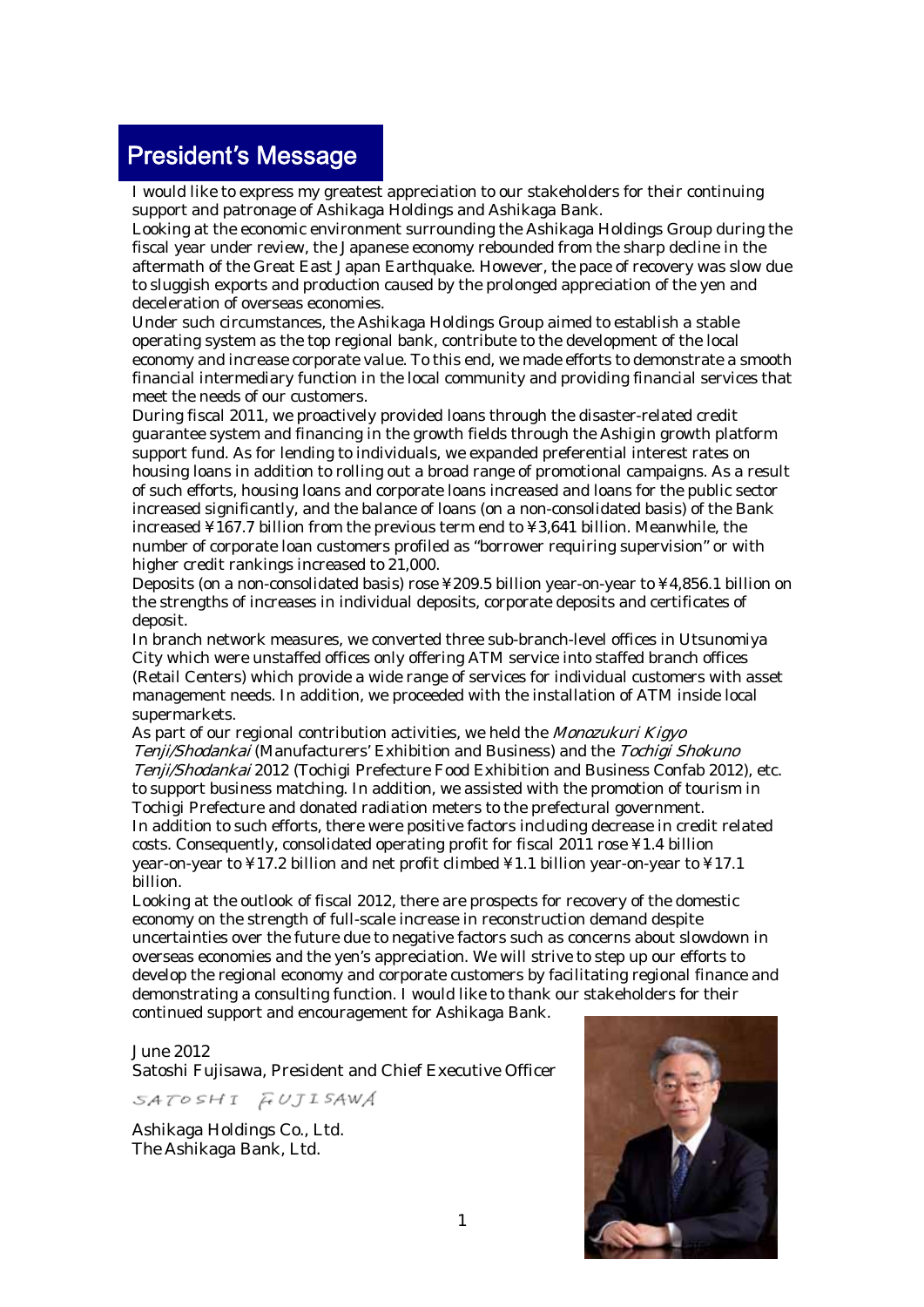#### Profile

 Ashikaga Holdings Co., Ltd. ・ Trade name: Ashikaga Holdings Co., Ltd. Representative: Satoshi Fujisawa, President and Chief Executive Officer Established: April 1, 2008 Capital: ¥105.01 billion ・ Address of head office: 1-25, Sakura 4-chome, Utsunomiya, Tochigi Prefecture

The Ashikaga Bank, Ltd.<br>Trade name: The Ashi Trade name: The Ashikaga Bank, Ltd. Representative: Satoshi Fujisawa, President and Chief Executive Officer ・ Founded: October 1, 1895 Capital: ¥135 billion The Ashikaga Bank, Ltd. is a wholly owned subsidiary of Ashikaga Holdings Co., Ltd. Address of head office: 1-25, Sakura 4-chome, Utsunomiya, Tochigi Prefecture Number of employees: 2,788

Founded in Ashikaga City, Tochigi Prefecture, in October 1895, Ashikaga Bank relocated its head office to Utsunomiya City, one of the major cities in northern Kanto, in February 1967 with expansion of operations.

(March 31, 2012)

#### Management Policy

#### Corporate philosophy

All of Ashikaga Holdings and Ashikaga Bank's actions are rooted in the Group corporate philosophy, comprising the three concepts of our mission, our business approach, and our code of conduct.

Based on our corporate philosophy, we are determined as a bank to justify the trust and meet the expectations of our customers in the community, in our role as a comprehensive financial institution for Tochigi Prefecture.

#### **Our mission**

To contribute to the creation of affluence

As a comprehensive financial institution for Tochigi Prefecture, the Ashikaga Bank continues to contribute to the generation of affluence for all in the regional community.

#### **Business approach**

In harmony with the region

With a customer-oriented focus, the Ashikaga Bank is committed to operational soundness in harmony with the region.

#### Code of conduct

With pride in our hearts and a smile on our faces

In full awareness of our mission and role, we will tirelessly meet our customers' expectations and justify their trust, with self-improvement as our watchword, with pride in our hearts and a smile on our faces.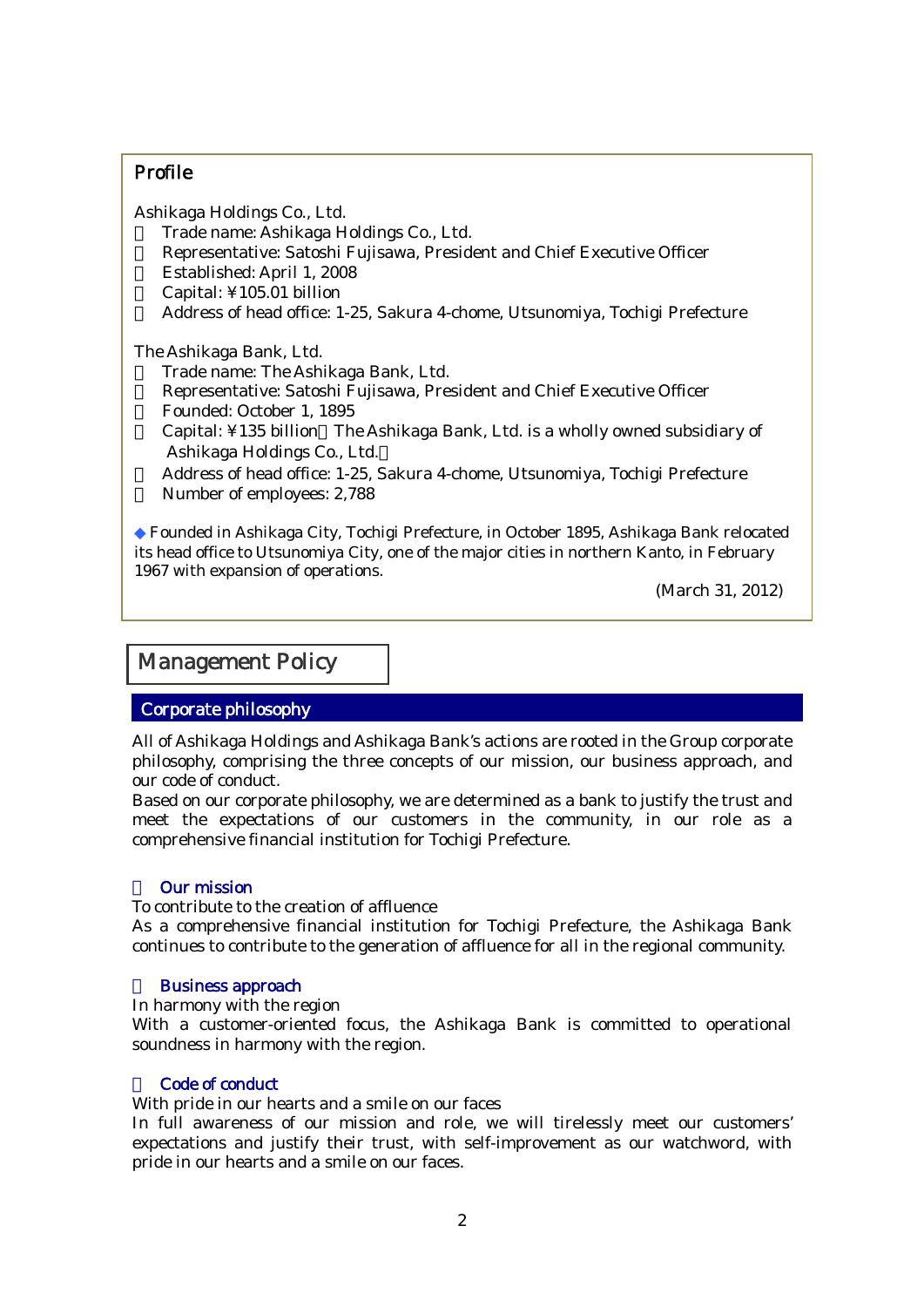#### **Organization**

Ī

The Bank comprises a Corporate Planning Department which coordinates overall planning, a Business Administration Department which oversees management roles, and an Auditing Department for internal auditing. These departments work closely with other Bank affiliated units to ensure appropriate business management and monitoring.

| <b>Ashikaga Holdings</b>                            |                                                              |                                                            |                              |  |                                      |                            |
|-----------------------------------------------------|--------------------------------------------------------------|------------------------------------------------------------|------------------------------|--|--------------------------------------|----------------------------|
|                                                     |                                                              |                                                            | <b>Board of Directors</b>    |  | Appointment,                         |                            |
|                                                     |                                                              |                                                            | <b>Executives</b>            |  | compensation and audit<br>committees |                            |
|                                                     |                                                              |                                                            |                              |  |                                      |                            |
|                                                     | <b>Corporate Planning Department</b>                         | <b>Business Administration</b>                             |                              |  |                                      | <b>Auditing Department</b> |
|                                                     | <b>Planning Group</b>                                        |                                                            | Department                   |  |                                      |                            |
|                                                     | Tokyo Office Group                                           |                                                            | <b>Personnel Group</b>       |  |                                      |                            |
|                                                     | <b>Public Relations Group</b>                                |                                                            | <b>General Affairs Group</b> |  |                                      |                            |
|                                                     | <b>Listing Preparation Office</b><br><b>Accounting Group</b> | <b>Risk Management Group</b><br>Compliance Oversight Group |                              |  |                                      |                            |
|                                                     |                                                              |                                                            |                              |  |                                      |                            |
| Monitors/Supervises<br>Reports/Submits Applications |                                                              |                                                            |                              |  |                                      |                            |
|                                                     |                                                              | Ashikaga Bank                                              |                              |  |                                      |                            |
|                                                     |                                                              |                                                            |                              |  |                                      |                            |
| Ashikaga Credit                                     | Ashigin Business                                             | Ashigin Businesss                                          |                              |  | Ashigin System                       | Asigin Reasrch             |
| Guarantee                                           | Service Co., Ltd.                                            | Support Co., Ltd.                                          |                              |  | Kaihatsu Co.,                        | Institute, Ltd.            |
| Co., Ltd.                                           |                                                              |                                                            | Ltd.                         |  |                                      |                            |
|                                                     |                                                              |                                                            |                              |  |                                      |                            |
| Ashigin Card                                        |                                                              |                                                            |                              |  | As of April 1, 2012                  |                            |
| $C_0$ ., Ltd.                                       |                                                              |                                                            |                              |  |                                      |                            |

#### Medium-term Management Plan

| <b>Creating A New Ashikaga Bank</b><br>Moving to a New Stage of Growth with<br><b>Regional Communities</b><br>Period of plan: April 2009-March 2013                                                      | The Ashikaga Holdings Group and The<br>Ashikaga Bank, Ltd. will fulfill the goals<br>of the plan, earning the unshakeable trust<br>of the customer, local society, employees<br>and all other stakeholders and creating<br>sustainable enterprise value. |  |
|----------------------------------------------------------------------------------------------------------------------------------------------------------------------------------------------------------|----------------------------------------------------------------------------------------------------------------------------------------------------------------------------------------------------------------------------------------------------------|--|
| <b>Vision for the Bank</b><br>• A reliable, trusted partner for our customers<br>*Contributor to sustainable regional economic growth<br>• Robust business foundations                                   | Become a comprehensive financial<br>services provider for the local<br>community                                                                                                                                                                         |  |
| Create a business base in our home market,<br>Tochigi Prefecture<br>*Establish a firm footing in all regional-banking<br>related sectors<br>*Raise our share of deposits and loans and boost<br>earnings | Rebuild our business base through the<br>core role of supply financing to Tochigi and<br>neighboring prefectures<br>* Leverage strength of customer recognition<br>(market share, network history, etc), and<br>increase staff and branch network        |  |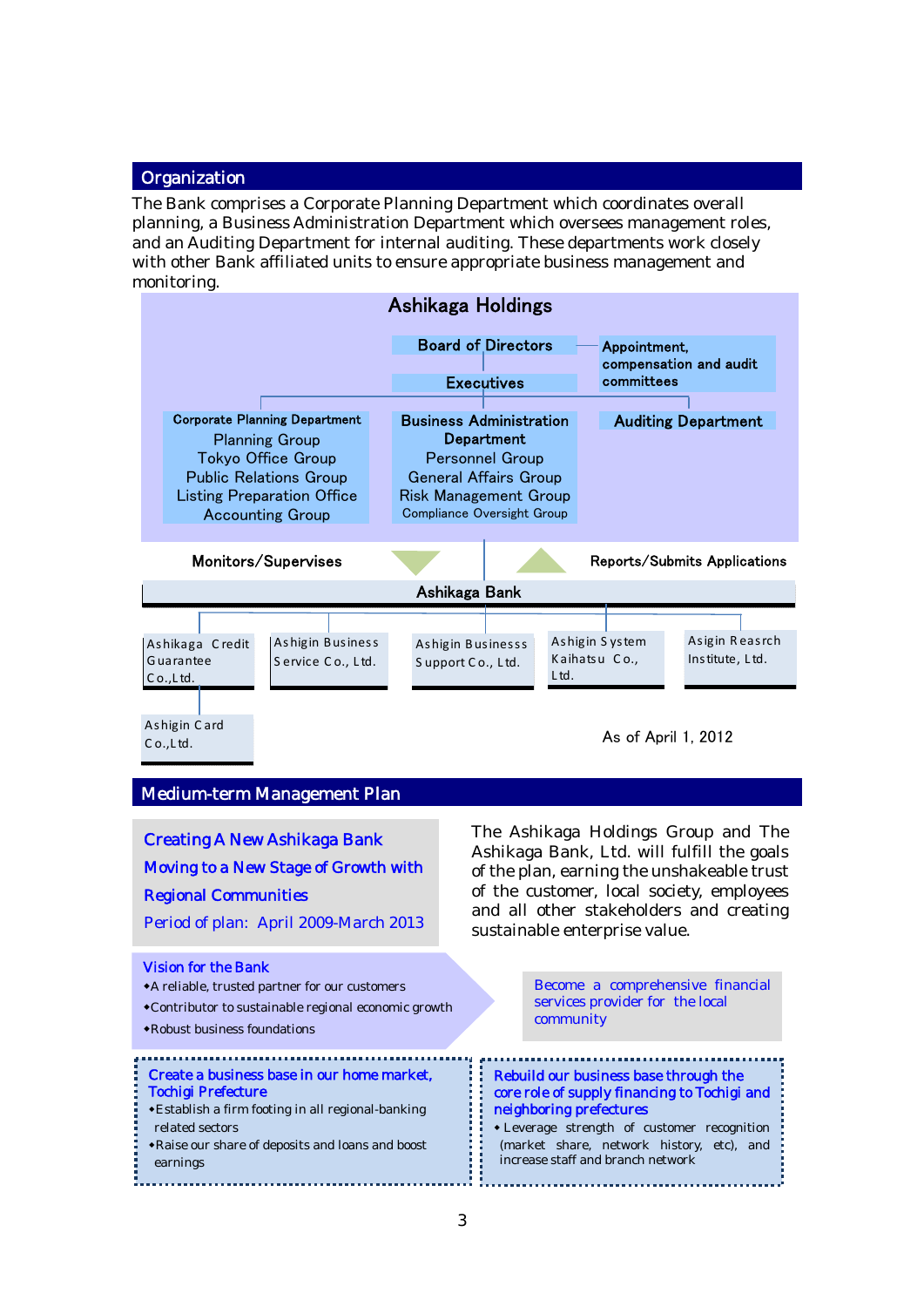## Major business indicators (Ashikaga Bank, non-consolidated basis)



Gross business profit

(¥ billion)

j

Gross business profit declined ¥4.2 billion year-on-year to ¥81.8 billion yen, and core gross business profit fell ¥2.9 billion year-on-year to ¥76.9 billion, mainly because of decreases in net interest income due to declines in the yield of loans, etc. and in profits on bonds such as government bonds.



#### Overhead costs

Overhead costs increased ¥2.5 billion year-on-year to ¥54.1 billion, mainly due to an increase in system migration related costs. Accordingly, the overhead ratio (OHR) rose 6.20 percentage points to 66.13%.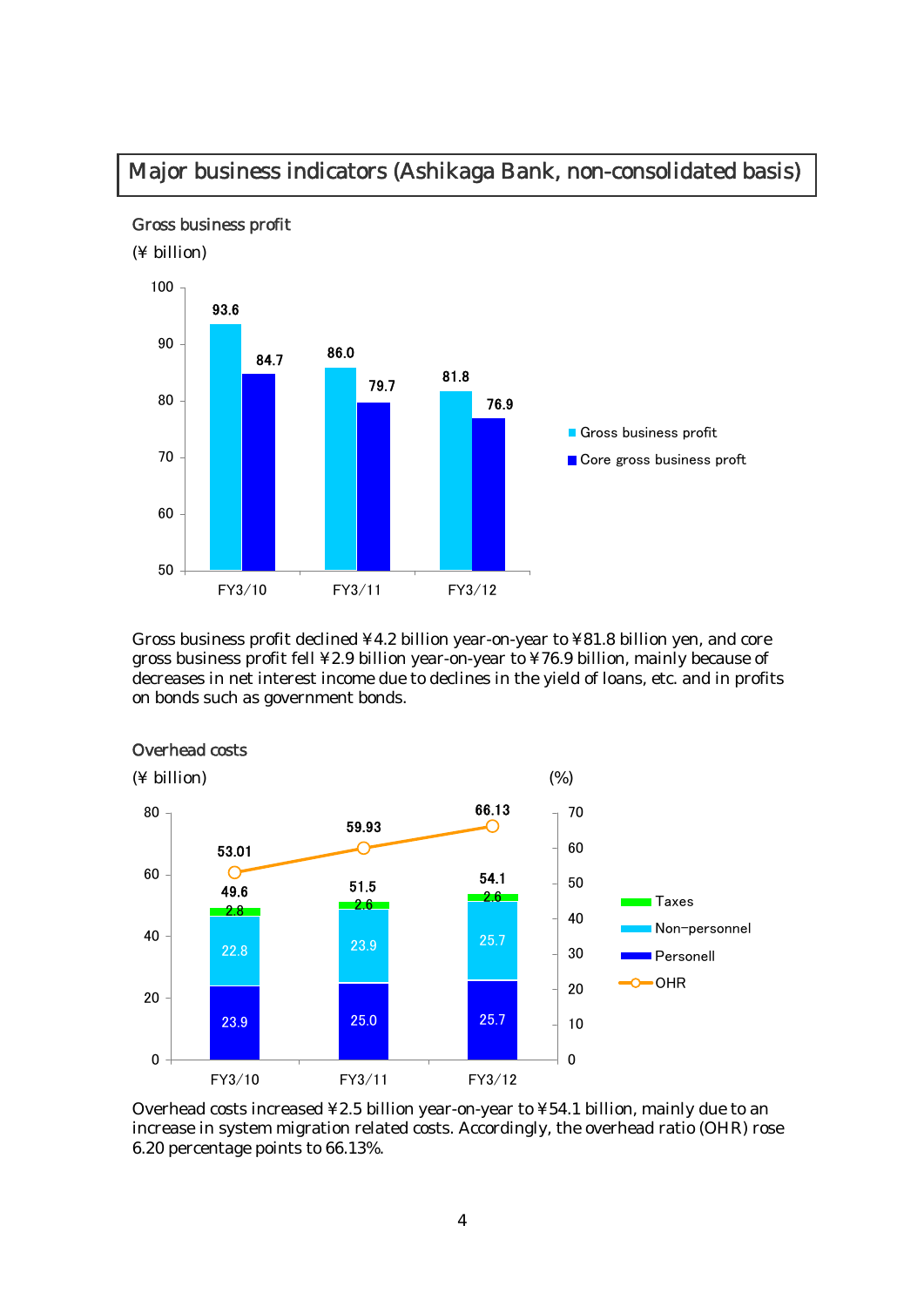![](_page_5_Figure_0.jpeg)

#### Net business income and Core net business income (¥ billion)

Net business income declined ¥6.7 billion year-on-year to ¥27.7 billion due to the decrease in gross business profit and increase in costs. Core net business income after deducting profits on bonds such as government bonds dropped ¥5.4 billion year-on-year to ¥22.7 billion.

![](_page_5_Figure_3.jpeg)

Operating profit and Net profit

(¥ billion)

Operating profit increased ¥0.6 billion yen year-on-year to ¥25.5 billion yen due to the decrease in credit related costs and an increase in profts on stocks. Meanwhile, net profit was on par with the previous year's level of ¥25.4 billion.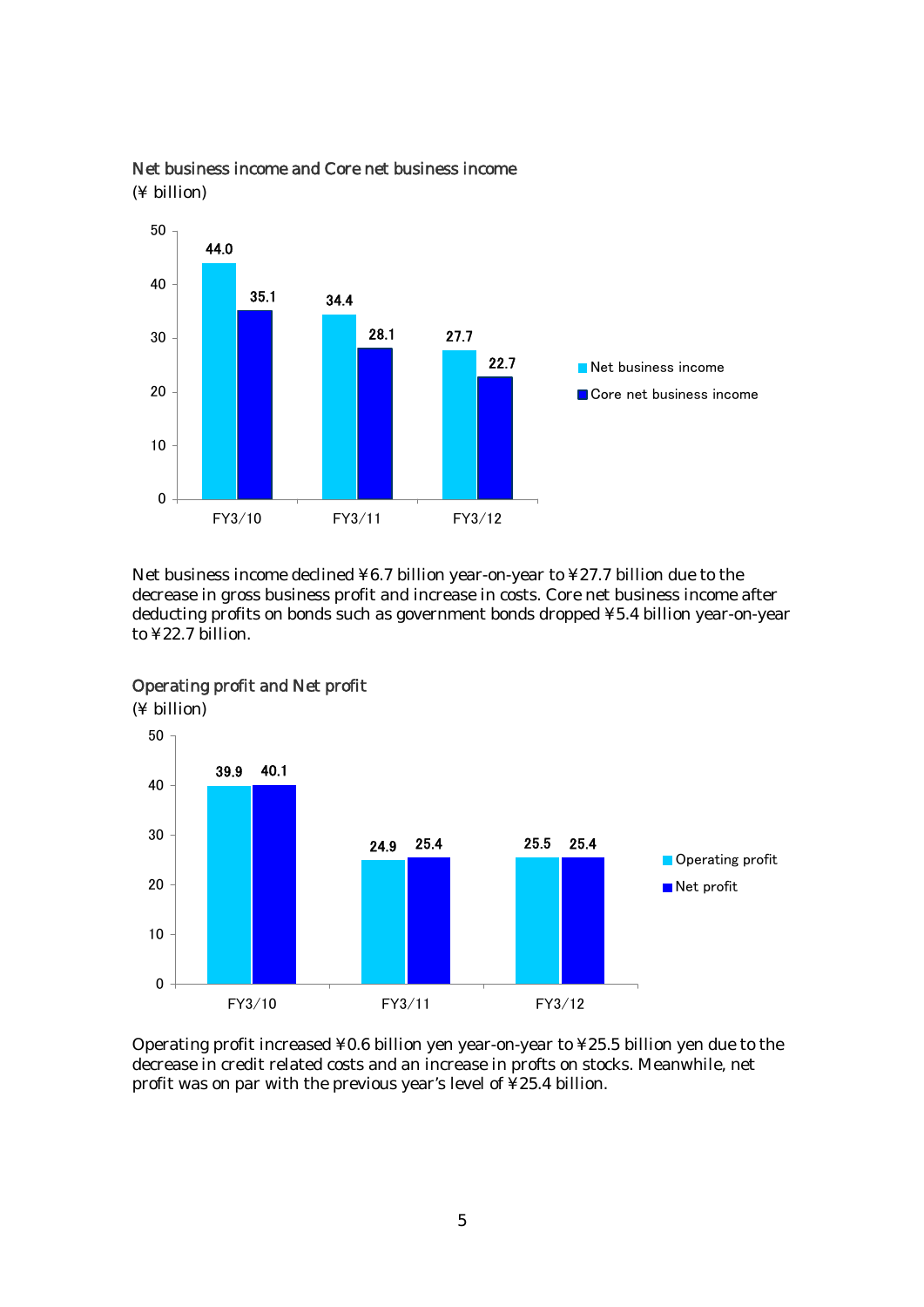#### Balance of loans

(¥ billion)

![](_page_6_Figure_2.jpeg)

The balance of loans increased ¥167.7 billion from the end of the previous term to ¥3,641 billion against the backdrop of steady increases in individual loans and corporate loans, as well as a surge in loans for the public sector.

#### **Securities**

(¥ billion)

![](_page_6_Figure_6.jpeg)

The balance of securities declined ¥132.8 billion from the end of the previous term to ¥1,231.4 billion yen as a result chiefly of maturity redemption mainly of government bonds and sale of bonds in the light of interest rate trends.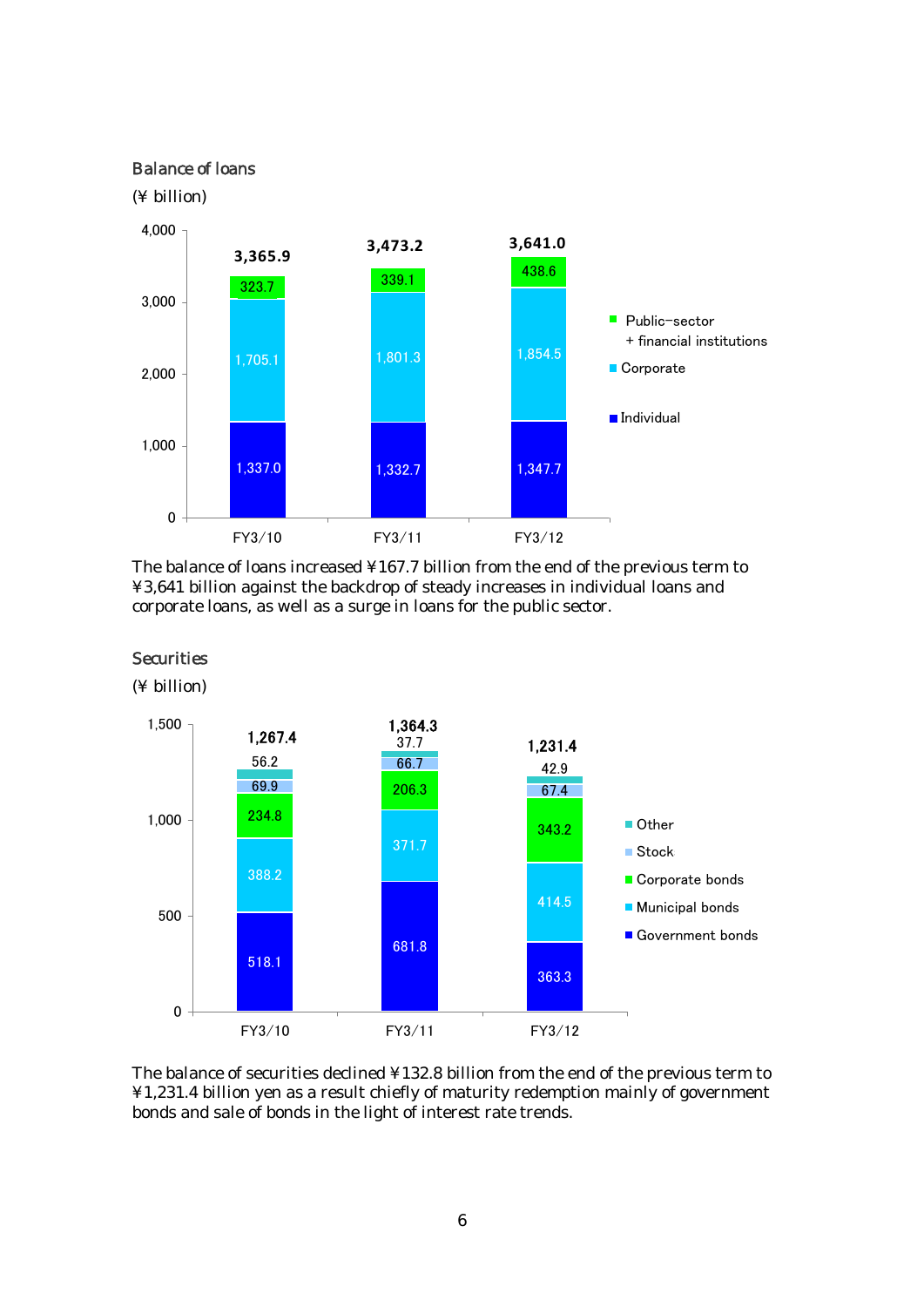![](_page_7_Figure_0.jpeg)

The balance of deposits grew ¥209.5 billion yen from the end of the previous term to ¥4,856.1 billion against the backdrop of steady increases mainly of individual deposits and corporate deposits, as well as a significant increase in certificates of deposit.

![](_page_7_Figure_2.jpeg)

#### Assets under custody

(¥ billion)

The balance of investment trusts remained on par with the previous year's level due to decreases in net asset value following the yen's appreciation and declines in stock prices. Meanwhile, sales of insurance policies increased. As a result, the balance of assets under custody increased ¥17.3 billion yen from the end of the previous term to ¥689.9 billion yen.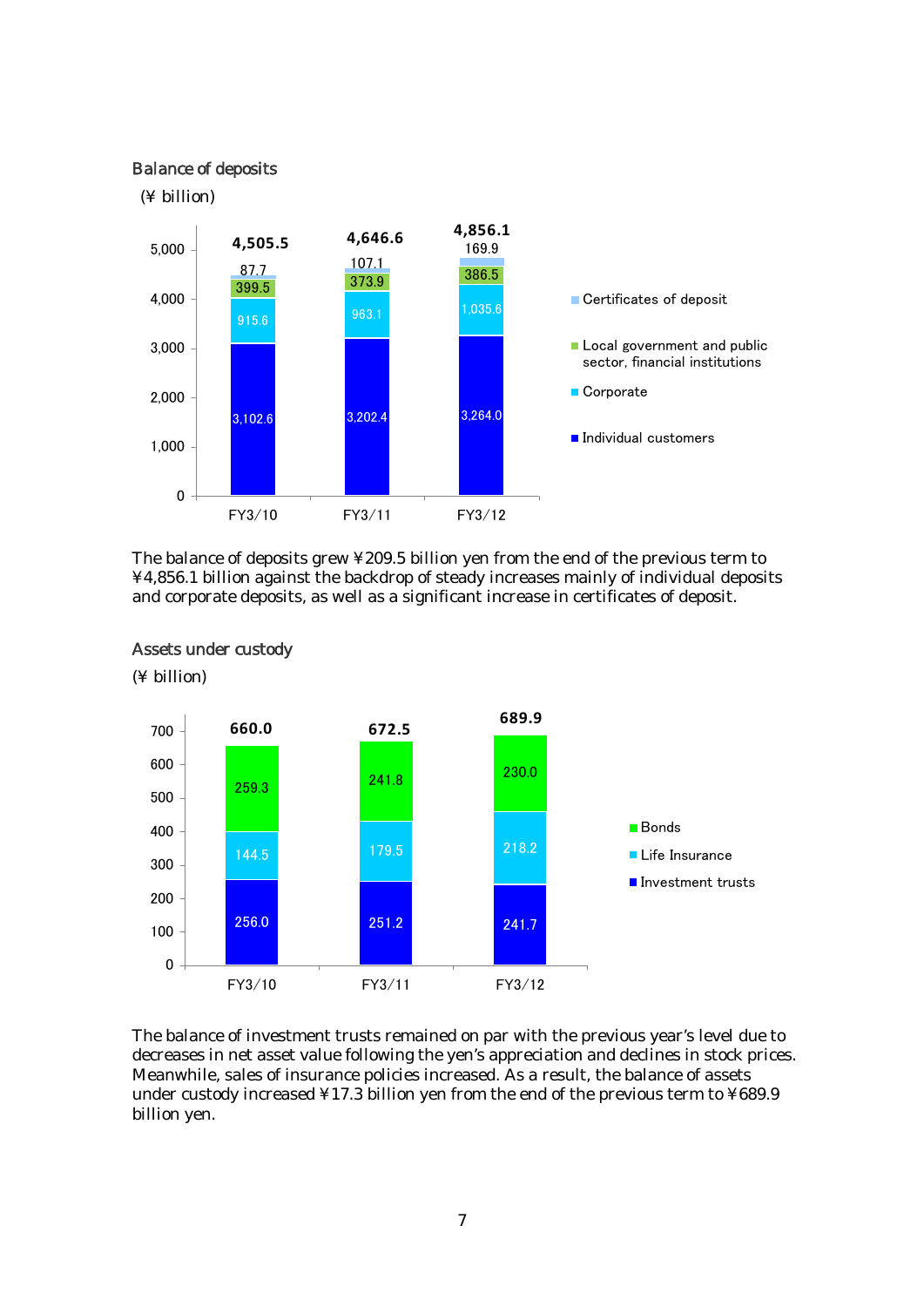# Major business indicators / Capital ratio

#### Balance of housing loans

(¥ billion)

j

![](_page_8_Figure_3.jpeg)

The balance of housing loans increased ¥30.1 billion yen from the end of the previous term to ¥1,218.3 billion yen. We continued to offer our Ashigin recovery housing loan to promote home-building and home-repair for customers who suffered housing damage in the aftermath of the Great East Japan Earthquake, and proactively offered refinancing loans as well.

Corporate borrowers (from normal borrowers to borrowers requiring supervision)

![](_page_8_Figure_6.jpeg)

The number of corporate borrowers (normal borrowers, borrowers requiring caution and borrowers requiring supervision) increased by 449 from the end of the previous term to 21,000, reflecting measures to better service funding needs.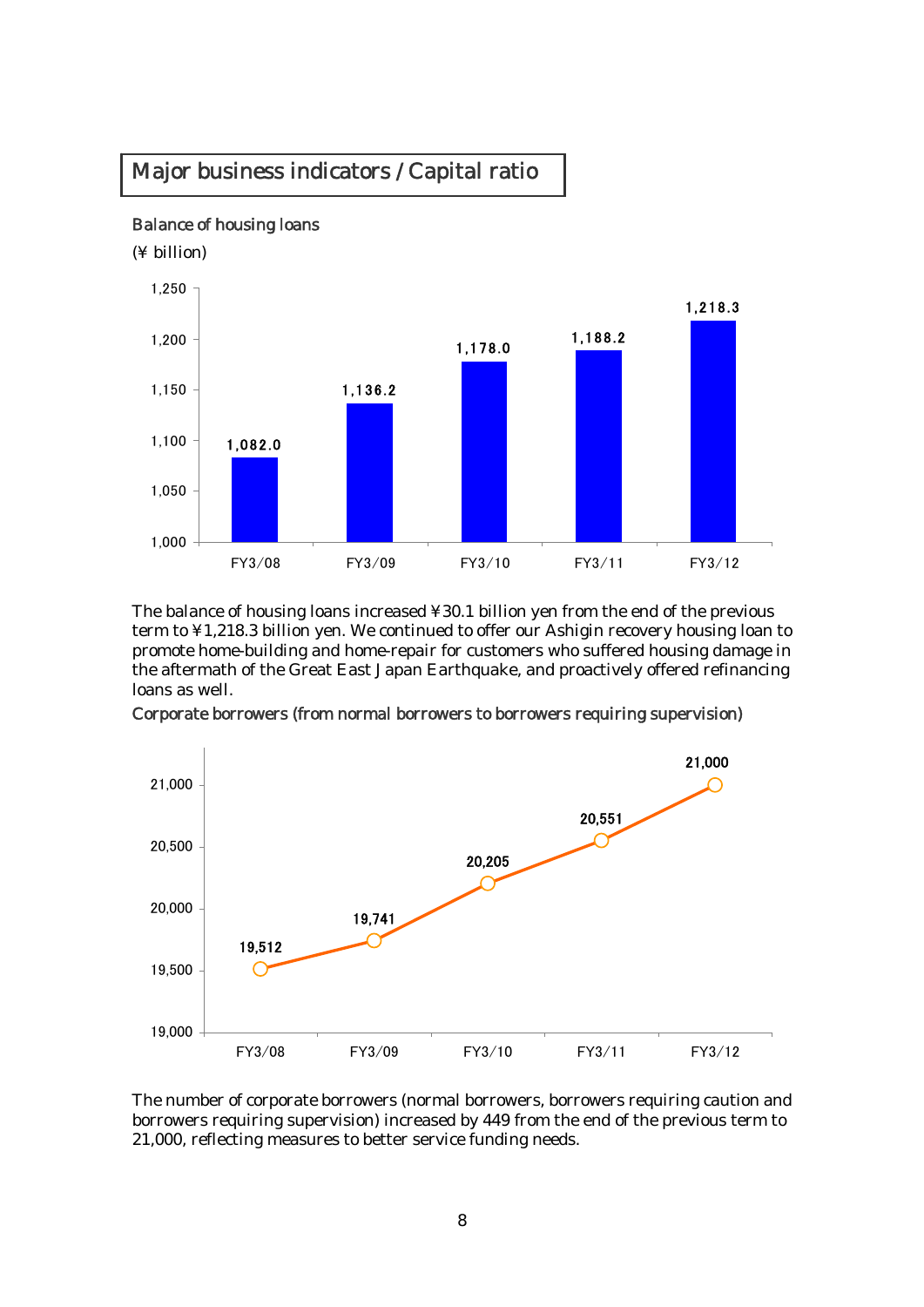#### Capital ratio

![](_page_9_Figure_1.jpeg)

![](_page_9_Figure_2.jpeg)

#### Ashikaga Bank (non-consolidated)

![](_page_9_Figure_4.jpeg)

The capital ratio at Ashikaga Holdings (consolidated basis) increased 0.84 percentage points from the end of the previous term to 9.47%, and 0.25 percentage points to 8.32% at Ashikaga Bank (non-consolidated basis), due to steady growth in net profit, etc.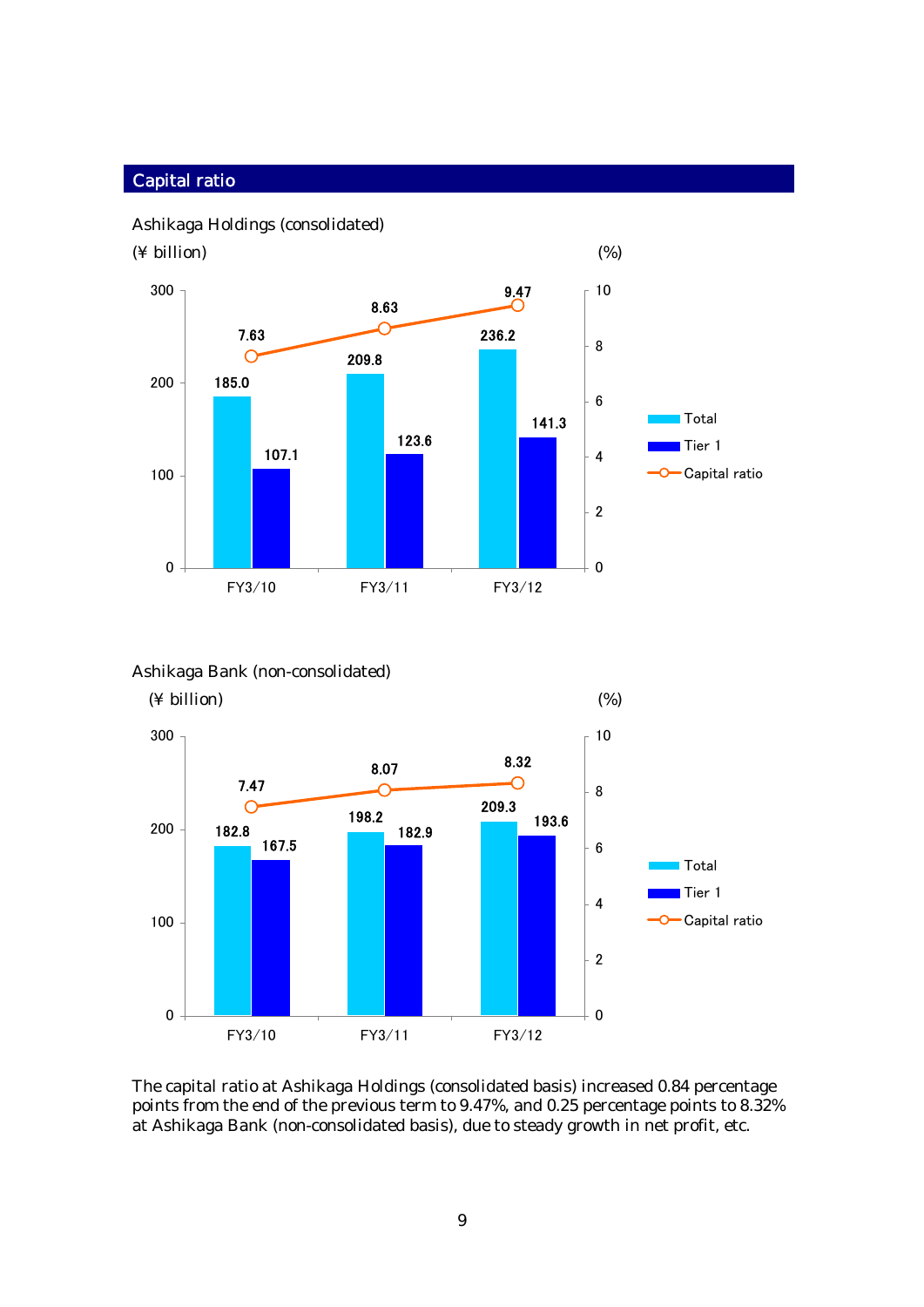#### Loans subject to mandatory disclosure under the Financial Reconstruction Law

![](_page_10_Figure_1.jpeg)

#### Loans subject to mandatory disclosure under the Banking Law as of March 31, 2012

# Changes in loans subject to mandatory disclosure under the Financial Reconstruction

![](_page_10_Figure_4.jpeg)

![](_page_10_Figure_5.jpeg)

![](_page_10_Figure_6.jpeg)

The total of loans subject to mandatory disclosure under the Financial Reconstruction Law increased ¥3.2 billion from the end of the previous term to ¥122.3 billion. Meanwhile, normal loans increased significantly, and the ratio of non-performing loans declined 0.07 percentage points from the end of the previous term to 3.32%. We will continue to work on improving the quality of loan assets by implementing measures such as extending support to customers trying to improve their management.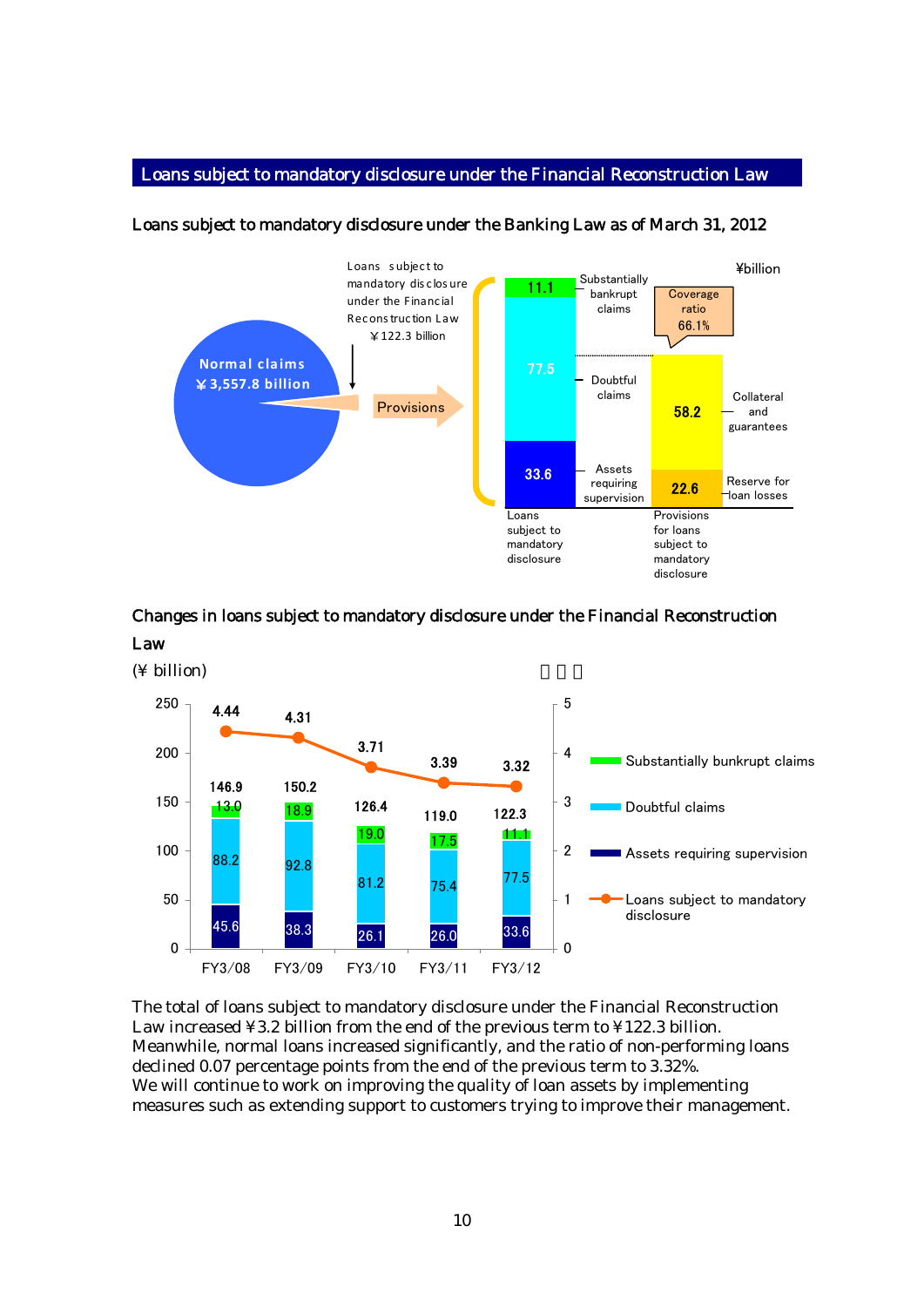# Efforts for region-based relationship banking

# The Bank's positioning in Tochigi Prefecture

Deposits (March 2011)

I I Ī

![](_page_11_Figure_3.jpeg)

#### Loans (March 2011)

![](_page_11_Figure_5.jpeg)

The financial institutions covered by these statistics are banks in Japan, Shinkin banks and credit associations, and agricultural cooperatives (in-house research).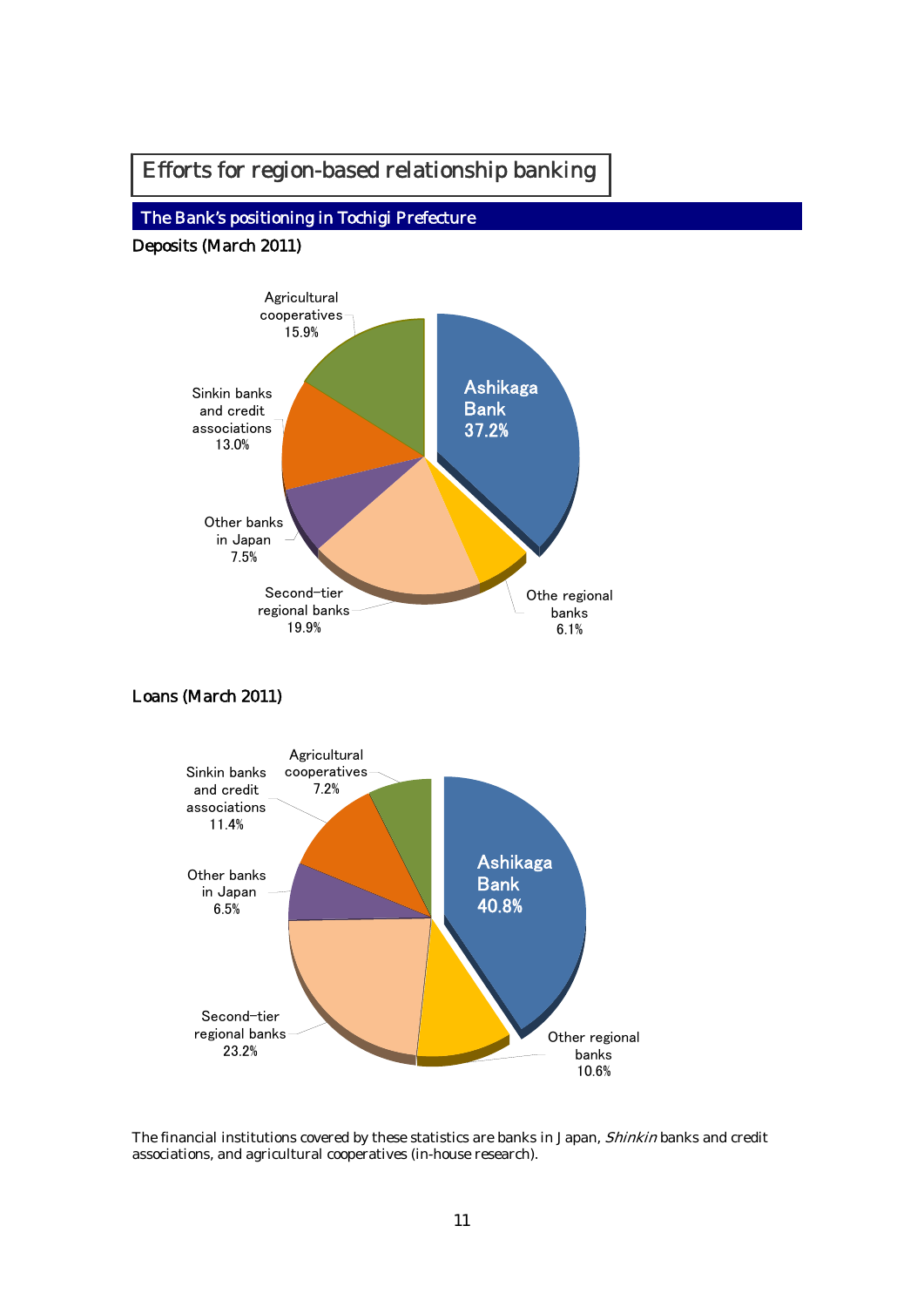| Balance of loans, and loans made to regional borrowers | (¥ billion, %)           |                          |                          |
|--------------------------------------------------------|--------------------------|--------------------------|--------------------------|
|                                                        | Year ended<br>March 2010 | Year ended<br>March 2011 | Year ended<br>March 2012 |
| <b>Balance of loans</b>                                | 3,365.9                  | 3,473.2                  | 3,641.0                  |
| Balance of loans to regional borrowers                 | 2,967.3                  | 3,019.7                  | 3,032.3                  |
| Proportion of all regional loans                       | 88.1                     | 86.9                     | 83.2                     |

| Balance of loans made to SMEs, Balance of loans made to regional SMEs                | (¥ billion, %)                  |                          |                          |
|--------------------------------------------------------------------------------------|---------------------------------|--------------------------|--------------------------|
| SME= small-and-medium-sized enterprise                                               | Year ended<br><b>March 2010</b> | Year ended<br>March 2011 | Year ended<br>March 2012 |
| <b>Balance of loans made to SMEs</b>                                                 | 2,531.4                         | 2,571.8                  | 2,575.9                  |
| Proportion of all loans to SMEs                                                      | 75.2                            | 74.0                     | 70.7                     |
| Balance of loans made to regional SMEs                                               | 2,442.7                         | 2,465.2                  | 2,459.0                  |
| Proportion of loans made to regional SMEs vs all loans<br>made to regional borrowers | 82.3                            | 81.6                     | 81.0                     |

| Balance of deposits, and deposits held locally |                          |                          | (¥ billion, %)           |
|------------------------------------------------|--------------------------|--------------------------|--------------------------|
|                                                | Year ended<br>March 2010 | Year ended<br>March 2011 | Year ended<br>March 2012 |
| <b>Deposits</b>                                | 4,417.7                  | 4,539.5                  | 4,686.2                  |
| Deposits held locally                          | 4,365.9                  | 4,490.7                  | 4,632.6                  |
| Proportion of all deposits                     | 98.8                     | 98.9                     | 98.8                     |

| Balance of assets under custody, and assets under custody held locally |                          |                          | $(\frac{1}{2}$ billion, %) |
|------------------------------------------------------------------------|--------------------------|--------------------------|----------------------------|
|                                                                        | Year ended<br>March 2010 | Year ended<br>March 2011 | Year ended<br>March 2012   |
| Assets under custody                                                   | 660.0                    | 672.5                    | 689.9                      |
| Assets under custody held locally                                      | 659.0                    | 671.6                    | 689.1                      |
| Proportion of all assets under custody                                 | 99.8                     | 99.8                     | 99.8                       |

The region covered by the Bank refers to its business base in North Kanto (Tochigi, Gunma, Ibaraki and Saitama prefectures).

#### Actual achievement in region-based relationship banking in fiscal 2011

Demonstrating a consulting function to corporate customers

#### Providing support for business life-cycle management of corporate customers

#### Support for establishment of new companies and businesses

Financing extended under new company and business startup program | 103 startups | ¥560 million

#### Support for management improvement and business rehabilitation

| Number of customers for which management improvement programs were devised                                          | 232 |
|---------------------------------------------------------------------------------------------------------------------|-----|
| Number of customers assisted through the Small and Medium-size Enterprise<br><b>Revitalization Support Councils</b> | 26  |
| Debt-Debt-Swap                                                                                                      |     |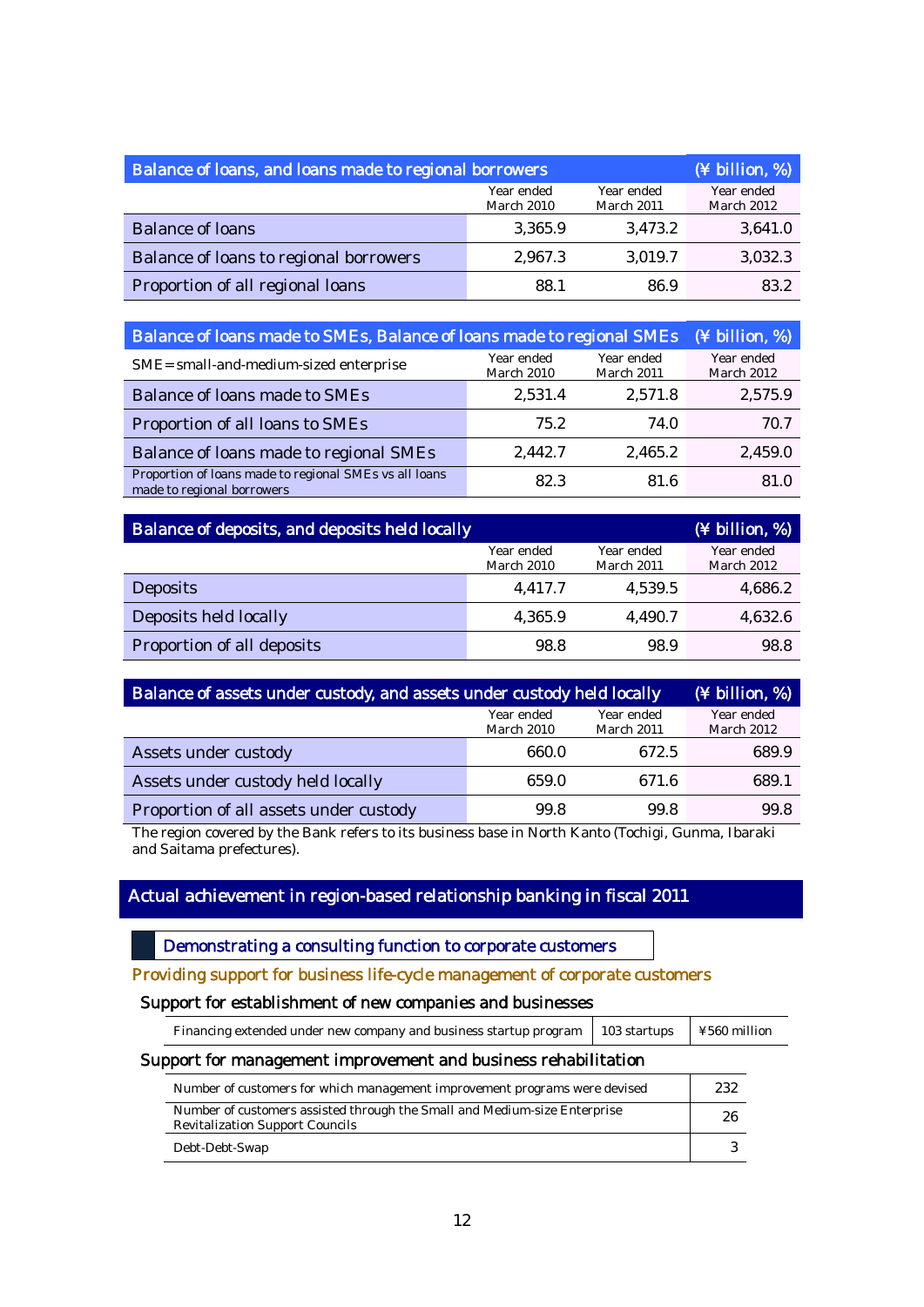#### Business succession

| Number of cases in which the Bank offered consultancy services on business<br>succession matters such as transfer of own stock to a successor | 154  |
|-----------------------------------------------------------------------------------------------------------------------------------------------|------|
| Number of cases in which M&A consultation services were offered                                                                               | . 9~ |

Organized 13th New Leader Training Dojo (Ashigin Research Institute, Ltd.) in July, a seminar to support nurturing of business successors

#### Business matching

#### Providing business support information

Disaster recovery support project team

In April, the Bank launched the disaster recovery support project team in the Corporate Banking Division (presently, the Business Solution Sales Office). The project team visited 92 companies centering around companies in the Industrial Complex in eastern Tochigi Prefecture and leading local companies, and arranged 44 cases of business-matching.

#### Providing opportunities for business matching

In collaboration with Nex-area Co., Ltd., a company managing expressway service areas (SAs) and parking areas (PAs), we held three small-scale business confabs targeting restaurant operating companies and retail shops in service areas and parking areas, as well as food related companies in Tochigi Prefecture, with a total of 20 companies participating in the exhibitions.

In October, we held the Monozukuri Kigyo Tenji/Shodankai (Manufacturers' exhibition/business confab) jointly with shinkin banks and credit associations in Tochigi Prefecture (with 131 companies participating in the exhibitions) with the aim of supporting expansion of sales channels of local manufacturers.

In November, 37 local banks including Ashikaga Bank jointly held the Food Selection 2011 business confab, which is a food exhibition and business confab, with 27 of our corporate customers particiating in the exhibition.

In January 2012, we held the Tochigi Shokuno Tenji/Shodankai 2012 (Tochigi Prefecture food exhibition and business confab 2012) jointly with Tochigi Prefecture, to support business-matching related to food and agriculture (with 164 companies participating in the exhibition.)

#### Using loan techniques that assess business value

| Total of cases of syndicated loan arrangement in which the Bank acted as both arranger |     | total value:                       |
|----------------------------------------------------------------------------------------|-----|------------------------------------|
| and agent                                                                              |     | ¥73.5 billion                      |
| Number of private placements underwritten                                              | 118 | $\text{\textsterling}12.2$ billion |

#### Strengthening the overseas business support system

In September, 34 groups, including regional banks such as Ashikaga Bank and local governments, co-hosted Nicchu Monozukuri Shodankai@Shanghai 2011 (Japan-China Manufacturers' business confab@Shanghai 2011), hosted by NC Network China (with seven of our corporate customers participating.)

In December, we held an overseas business seminar focused on Thailand and Vietnam (with 54 companies participating.)

![](_page_13_Picture_17.jpeg)

New Leader Training Dojo, a seminar to support nurturing of business successors

![](_page_13_Picture_19.jpeg)

Manufacturing companies'' exhibition/ business confab

![](_page_13_Picture_21.jpeg)

Food Selection

![](_page_13_Picture_23.jpeg)

2011 business confab Japan-China manufacturers' business confab@Shanghai 2011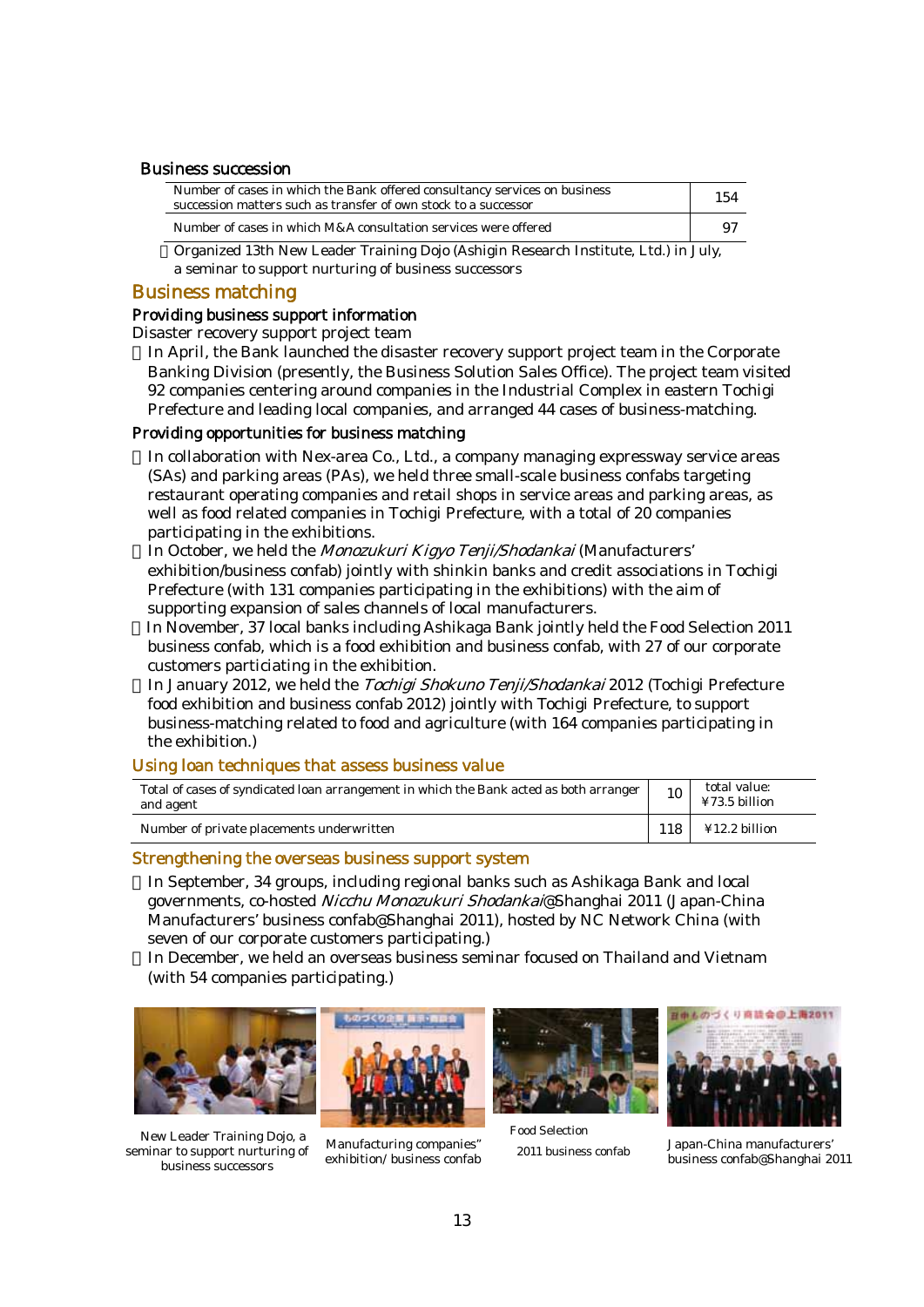#### Proactive participation in integrated local revitalization

#### Regional Economic Revitalization Study Group

 Tochigi Prefecture, the Nomura Group and the Ashikaga Bank jointly established the Regional Economic Revitalization Study Group to discuss measures to revitalize food and agriculture and tourism.

In July, we held a plant factory seminar targeting business operators who are considering of working on plant factories (with 33 companies participating.)

In August, Tochigi Prefecture, the Ashikaga Bank and financial institutions in Tochigi Prefecture jointly established the Tochigi Tourism Promotion Leader Training Seminar Management Council.

In October, the Tochigi Tourism Promotion Leader Training Seminar Management Council started the Tochigi Tourism Promotion Leader Training Seminar, which includes a total of 10 lessons, and 47 persons attended the seminar.

#### Disaster recovery support

#### Donating radiation meters

 In August, we donated one set of germanium semiconductor detectors and seven survey meters, totaling about ¥20 million, to Tochigi Prefecture.

#### Tourism support

In May, we offered support worth ¥20 million to eliminate fees for toll roads in Tochigi Prefecture during Golden Week (the early May holiday season).

In June, we made a monetary contribution of ¥1 million for an inspection tour to the Nikko / Kinugawa area by foreign embassy staff, held by Kinugawa-Kawaji Onsen Tourism Association.

In July, we made a monetary contribution of ¥9 million for Genki Tochigi! Natsuno Kanko Campaign (Tochigi summer tourism campaign), which was rolled out to publicize recovery of tourism.

In December, we assisted in the notification and publicizing of Yasuragi no Tochigiji (comforting lanes in Tochigi), which is the winter tourism campaign of Tochigi Prefecture, on ATM screen and by putting up posters, etc. in all our branch offices.

#### Industry-academia collaboration activities

Our employees (seven employees, presently) were appointed coordinator of Collaboration Center for Research and Development of Utsunomiya University, and they exchanged information and introduced projects that link the technology development needs of customer companies and research efforts (seeds) of the university.

In September 2011, we participated in the Utsunomiya University enterprise exchange forum and offered consulting services for business matching and other such services. In February 2012, we held the Ashigin PFI (Private Finance Initiative) Seminar targeting local public agencies.

Proactive information transmission to local communities and users

#### Information function through think tank Ashigin Research Institute, Ltd.

| Releasing survey results                                                                                                                                                                                                           | 28 times |  |
|------------------------------------------------------------------------------------------------------------------------------------------------------------------------------------------------------------------------------------|----------|--|
| <b>A</b> defined to the contract of the contract of the contract of the contract of the contract of the contract of the contract of the contract of the contract of the contract of the contract of the contract of the contract o |          |  |

Ashigin Research Institute conducted timely surveys such as surveys on impact of the Great East Japan Earthquake, power savings and the yen's appreciation, in addition to monthly and quarterly business outlook surveys.

Providing consulting services to solve challenges of small and medium-sized companies. Holding human resource development training courses and seminars, as well as practical seminars delivered by visiting lecturers.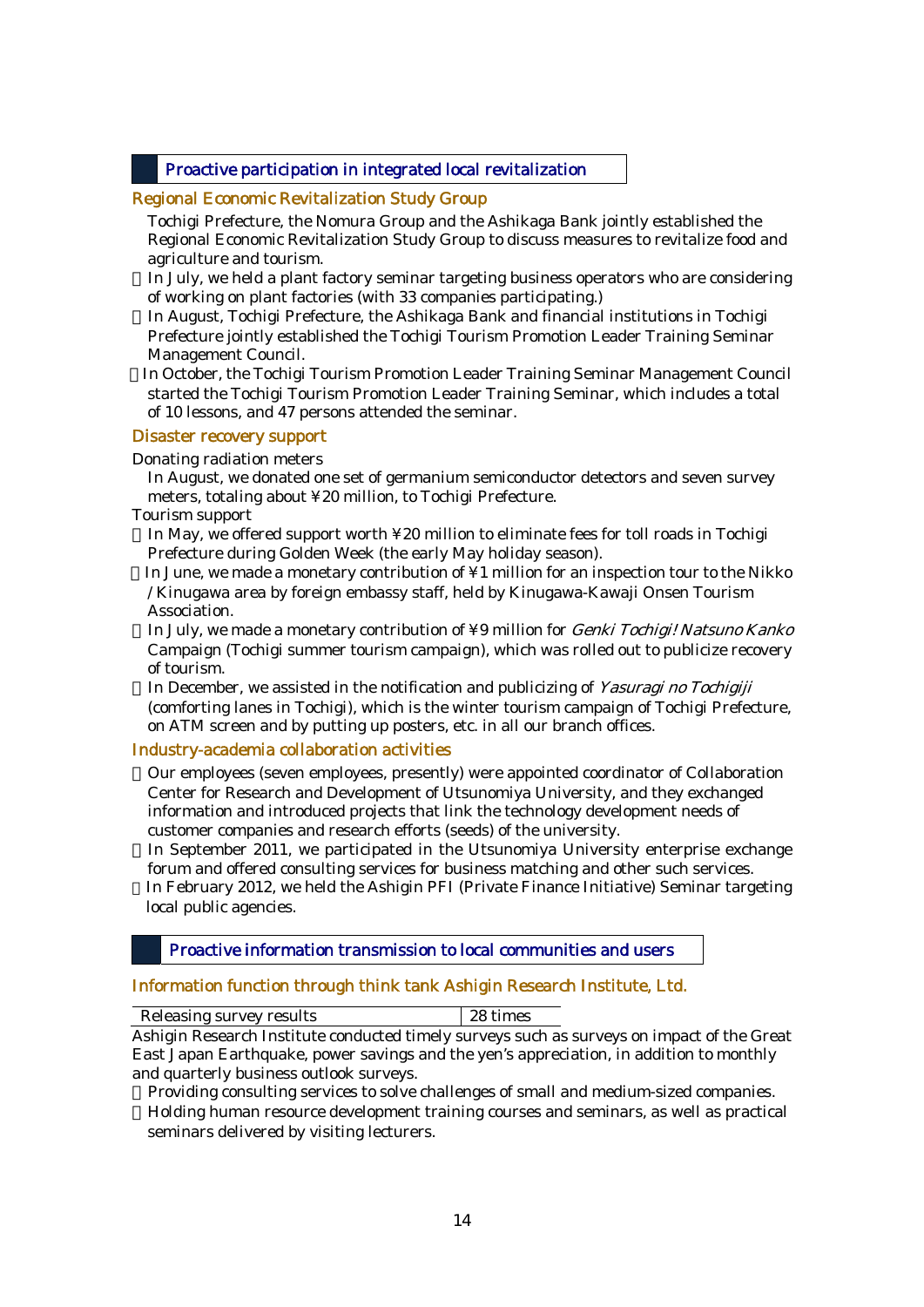#### Providing content for data broadcasting by a local TV station

 Since April, we have been providing original content for Anata no machi no data broadcasting (Data broadcasting for your town), a data broadcasting show by the local TV station Tochigi Television.

![](_page_15_Picture_2.jpeg)

Donating radiation meters

Inspection tour Ashigin PFI Seminar Human resource

![](_page_15_Picture_6.jpeg)

Development seminar

#### Our response to enactment for the Act on Temporary Measures to Facilitate Financing for Small and Medium-Sized Enterprises

In line with the enactment of the Act on Temporary Measures to Facilitate Financing for Small and Medium-Sized Enterprises on December 4, 2009, the Bank offers all kinds of detailed, timely and customized financing consultation services to customers, in the belief that funding facilitation is an important management priority.

Basic Policy (excerpted)

L

When requests are made for a change of repayment terms, we pay careful attention to the customer in question, and take whatever steps we can to alleviate the payment burden.

Change of repayment terms and other matters

Complaints: Toll-free number: 0120-550-760 Open: Weekdays 9:00-17:00 (except Bank holidays)

Requests for change of repayment terms and other matters: Please contact the branch in question

#### ADR system for financial institutions

The Alternative Dispute Resolution (ADR) system for financial institutions is a prompt, convenient and flexible approach to dispute resolution tailored to the nature of the dispute and situation of the parties involved, based on agreement by all sides to avoid litigation and instead work through mediation.

The Bank has adopted this approach and signed a basic procedural agreement with Japanese Bankers Association (JBA), a designated dispute resolution body. It has kept customers informed of the establishment and the role of JBA Customer Relations Center. The Bank deals appropriately with customer issues through a customer consultation office, with the mediation of the JBA Customer Relations Center and other external offices.

#### Services for individual customers

#### Efforts for consulting services

#### Smile Desks

l,

In order to meet our customers' diversifying asset management needs according to their lifestyle, we have established consultation booths, called Smile Desks, in our branches selling financial products. At Smile Desks, specialist staff give advice to customers on asset formation.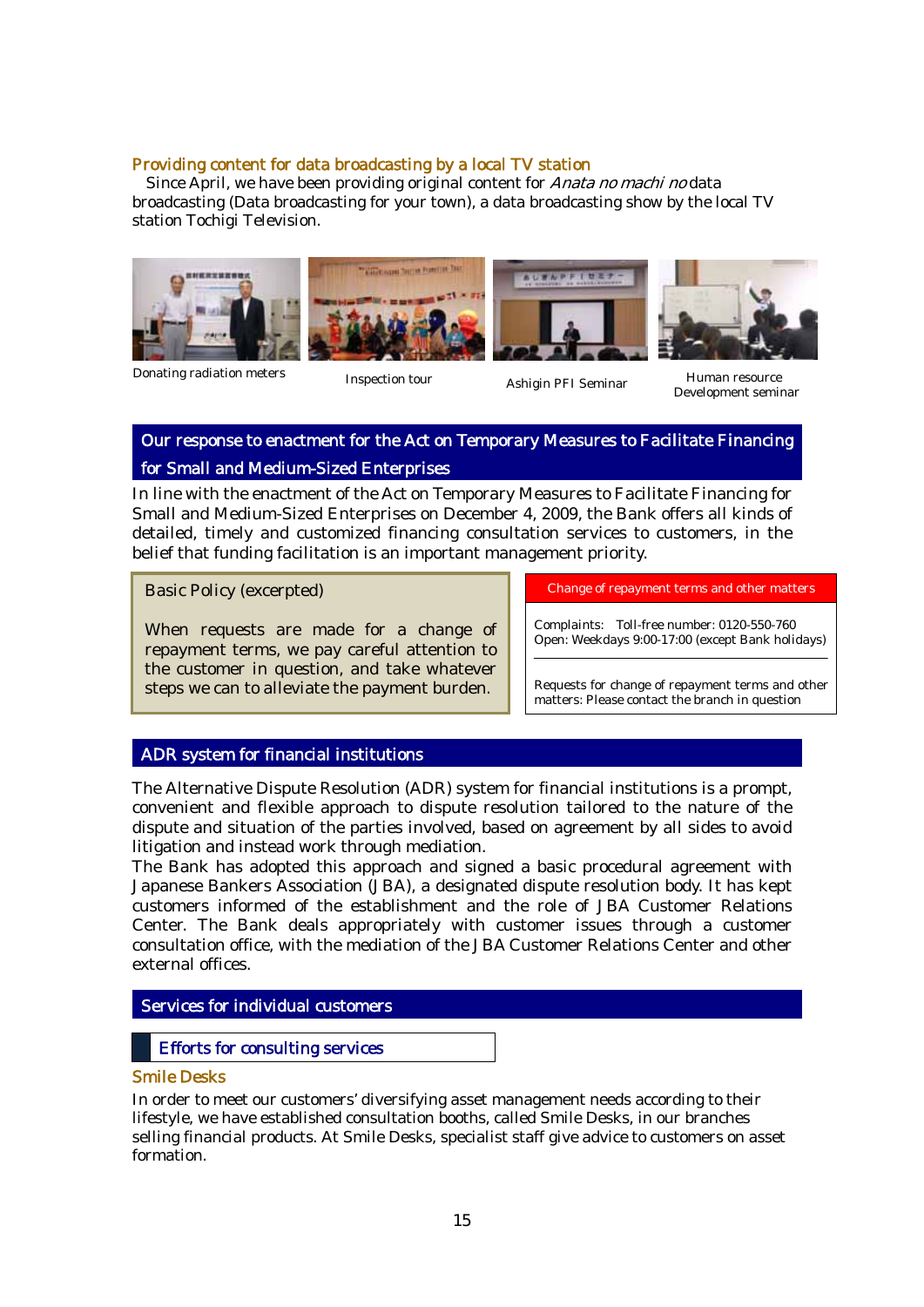#### Loan Centers

At our Loan Centers, we offer a variety of loan products designed to facilitate the daily lives of our customers through activities such as housing loans, automobile loans and education loans. Loan specialist staff explain loan products in detail and provide consulting services on financing and repayment plans.

#### Efforts for products

#### Commenced to offer the GOODY Card JCB, a regional card with special benefit for use at local member stores

In April 2012, we commenced to offer the GOODY Card JCB, in addition to the existing GOODY Card DC VISA and DC MasterCard. GOODY Card JCB is a special regional card which allows holders to receive various privileges at local member stores.

#### Started to offer free loan products Liberte Plus and Maison Plus

In February 2012, we started to offer two free loan products that can be used by individual customers for any purpose. Liberte Plus has a credit limit of five million yen and is available for individual customers for any use while Maison Plus is a loan product exclusively for housing loan customers.

#### Started to handle reconstruction bond plans for individual customers

In December 2011, we started to offer reconstruction bond plans for individual customers, which are packages of Reconstruction Bonds for Retail Investors, Reconstruction Supporters' Bonds for Retail Investors and JPY fixed-term deposit with a special interest rate. We have been donating the equivalent to 0.01% of the amount of Reconstruction Bonds for Retail Investors and Reconstruction Supporters' Bonds for Retail Investors purchased by our customers through the plan to the Japanese Red Cross Society.

![](_page_16_Picture_9.jpeg)

![](_page_16_Picture_10.jpeg)

GOODY Card JCB

#### Customers who receive pension payments

#### Rolling out a campaign to promote designation of customers' Ashikaga Bank account as accounts for receiving pension payments

In February 2012, we started to run a campaign jointly with Seven Eleven Japan, Co., Ltd. targeting customers who started to receive pension payments in their Ashikaga Bank account.

 Services for corporate customers

#### Efforts for strengthening support for overseas business

#### Business tie-up with KASIKORNBANK

In September 2011, we signed a memorandum of understanding about business cooperation with KASIKORNBANK in Thailand. Through this tie-up, we strengthened our support system for customers who are considering expanding their business into Thailand by providing financial services and a variety of information, as well as responding to their financing needs in Thailand.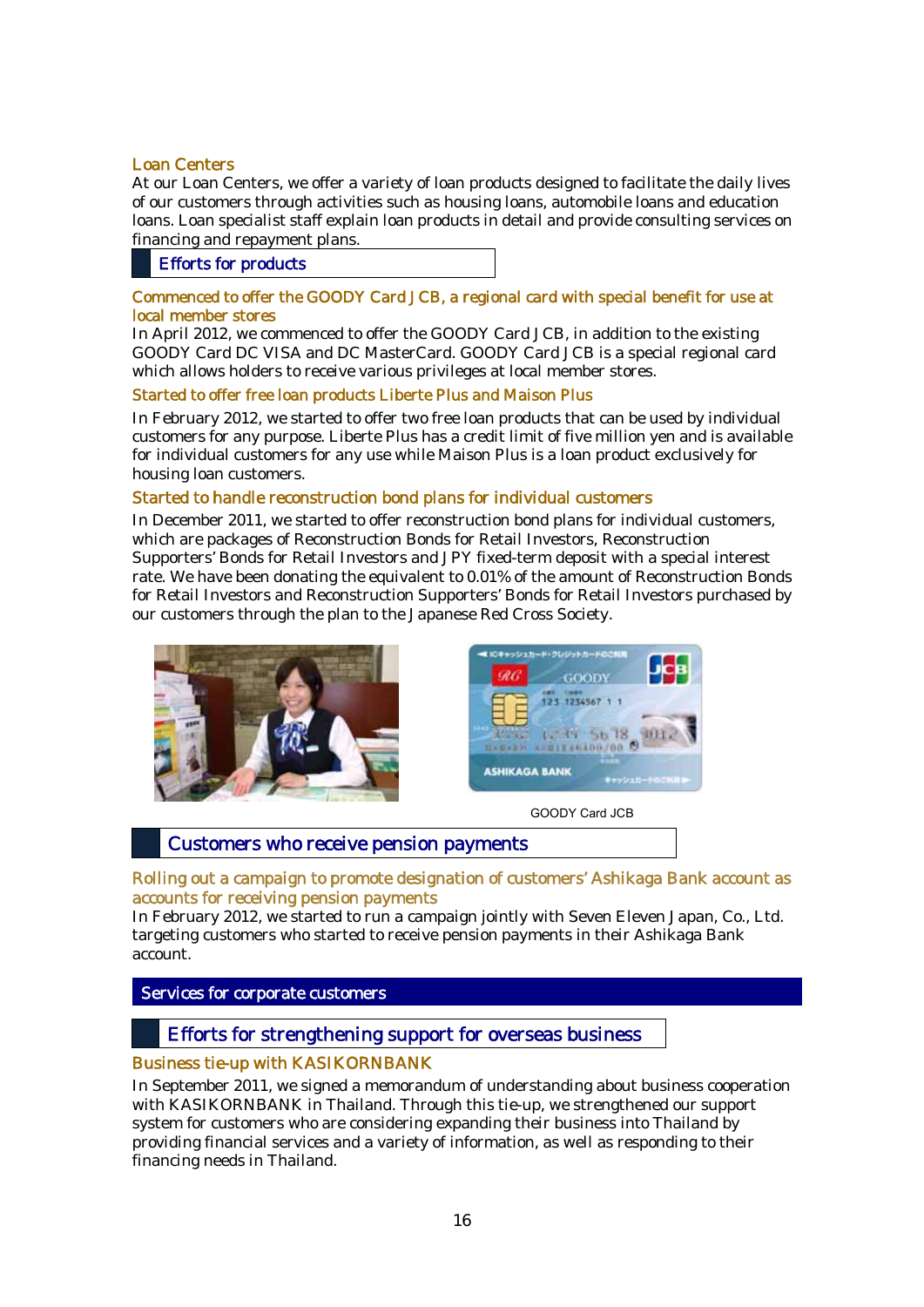#### Establishing Asia-China Business Support Desk

We have been receiving many inquiries from customers on Asia-related business. In response to this, in October 2011 we set up the Asia-China Business Support Desk, a consultation desk for Asia-related business, within the International and Treasury Administration Division.

#### Efforts for using loan techniques

#### Started to offer the Ashigin growth platform support private placement bonds and the Ashigin environmentally responsible private placement bonds

In August 2011, we started to offer the Ashigin growth platform support private placement bonds and the Ashigin environmentally responsible private placement bonds. Through these two private placement bonds, we will give financial support to companies which make efforts in fields with growth potential in the regional economy and companies which work on reducing environmental burdens, in order to contribute to the sustainable growth of the regional economy and environmental protection in the region.

#### S Efforts for increasing the convenience of customers

#### Efforts for expanding our branch network

#### Converting unstaffed sub-branch-level offices into staffed offices

Of the unstaffed sub-branch-level offices which only offer ATM service, we converted the Izumigaoka sub-branch-level office (popularly known as Ashigin Retail Center Izumigaoka) in February 2012 and the Satsuki Danchi sub-branch-level office (popularly known as Ashigin Retail Center Satsuki Danchi) and Minamiutsunomiya sub-branch-level office (popularly known as Ashigin Retail Center Minamiutsunomiya) in March 2012 into staffed offices.

#### Installing new-type ATMs in local supermarkets

In March 2012, we started to install new in-store ATMs in local supermarkets. This newly-developed ATM is designed as in-store ATM for commercial facilities such as supermarkets. We plan to expand the ATM network by installing more of this type of ATM.

#### Seven Bank and E-net ATMs

Through an alliance with ATM operators Seven Bank and E-net we have made available to our customers, as of the end of March 2012, Seven Bank ATMs in 15,161 locations (of which 392 are in Tochigi Prefecture) and 11,534 E-net ATMs (of which 185 are located in Tochigi Prefecture).

#### Efforts for functional improvement of Internet banking services

- ・In December 2011, we introduced "nProtect Netizen," security software which is available free of charge for customers when they access our website, in order to step up Internet security.
- ・In February 2012, we started to offer foreign currency deposits for individual customers through our Internet banking services.

In April 2012, we started to offer Internet banking services via smartphone.

![](_page_17_Picture_17.jpeg)

Asia/China Business Support Desk New-type ATM

![](_page_17_Picture_19.jpeg)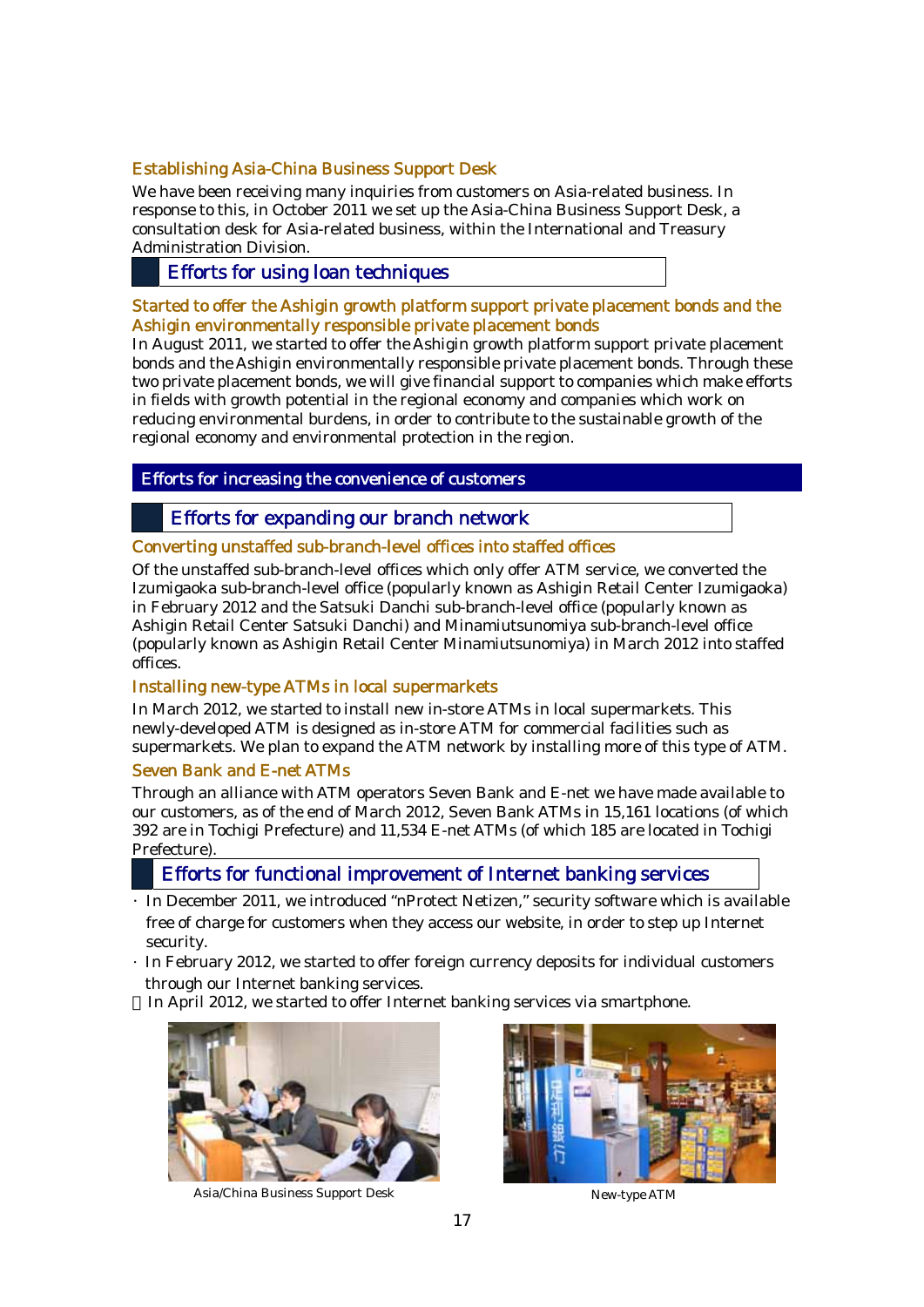## Corporate Social Responsibility Activities

#### Efforts for solving environmental issues

#### Developing Ashigin's Forest

I

In December 2011, we signed an agreement concerning forest development by corporations with Tochigi Prefecture and Yaita City and developed Ashigin's Forest (0.49ha in area) in Tochigi Prefecture Prefectural Citizens' Forest in Yaita City. In April 2012, about 250 people, comprising of executives and regular employees of the Bank and their family members, planted trees in the forest.

#### Participating in the Challenge 25 Campaign

As efforts for preventing global warming, we participate in the Challenge 25 Campaign, a government-promoted nationwide campaign for curbing greenhouse gas emissions by 25% compared to the 1990 level.

#### Participating in the Eco-friendly Commuting Week

The Ashikaga Bank Group participated in the Eco-friendly Commuting Week, a concerted action taken by Tochigi Prefecture and cities and towns in the prefecture from December 12 to December 18, 2011. About 1,900 executives and regular employees of the Bank per day commuted by eco-friendly means during the period.

#### Protection of Nikko Cedar Avenues

The Bank supports the Nikko Cedar Avenue Ownership System operated by Tochigi Prefecture to protect this world-famous arboreal asset at the Nikko cluster of temples and halls.

The Bank became a tree-owner in 1996. Since then we have continuously stepped up purchases, and as a group now own the maximum of 68 cedar trees. Each tree costs ¥10 million.

In November 2011, we bought another five trees and President Fujisawa received ownership credentials from the Governor of the prefecture.

#### Tree-planting activity for the Ashio Mountains

In May 2012, 134 new employees of the Ashikaga Bank and 29 new employees of member companies of the Tochigi Prefecture Industrial Cooperation Council planted about 330 young trees in the rain in the Ashio Mountains with the cooperation of non-profit organization committee Nurture Greenery.

![](_page_18_Picture_14.jpeg)

Ashigin's Forest

![](_page_18_Picture_16.jpeg)

Certificate presentation ceremony Tree-planting in Ashio

![](_page_18_Picture_18.jpeg)

#### j l Culture and sports promotion

#### Started Tochigi Sports Club Support Fund service

In October 2011, we established Tochigi Sports Club Support Funding Service, an internet portal site, and launched operation thereof jointly with shinkin banks and credit associations in Tochigi Prefecture. The aim of this portal site is to support professional sports clubs in Tochigi Prefecture with local people.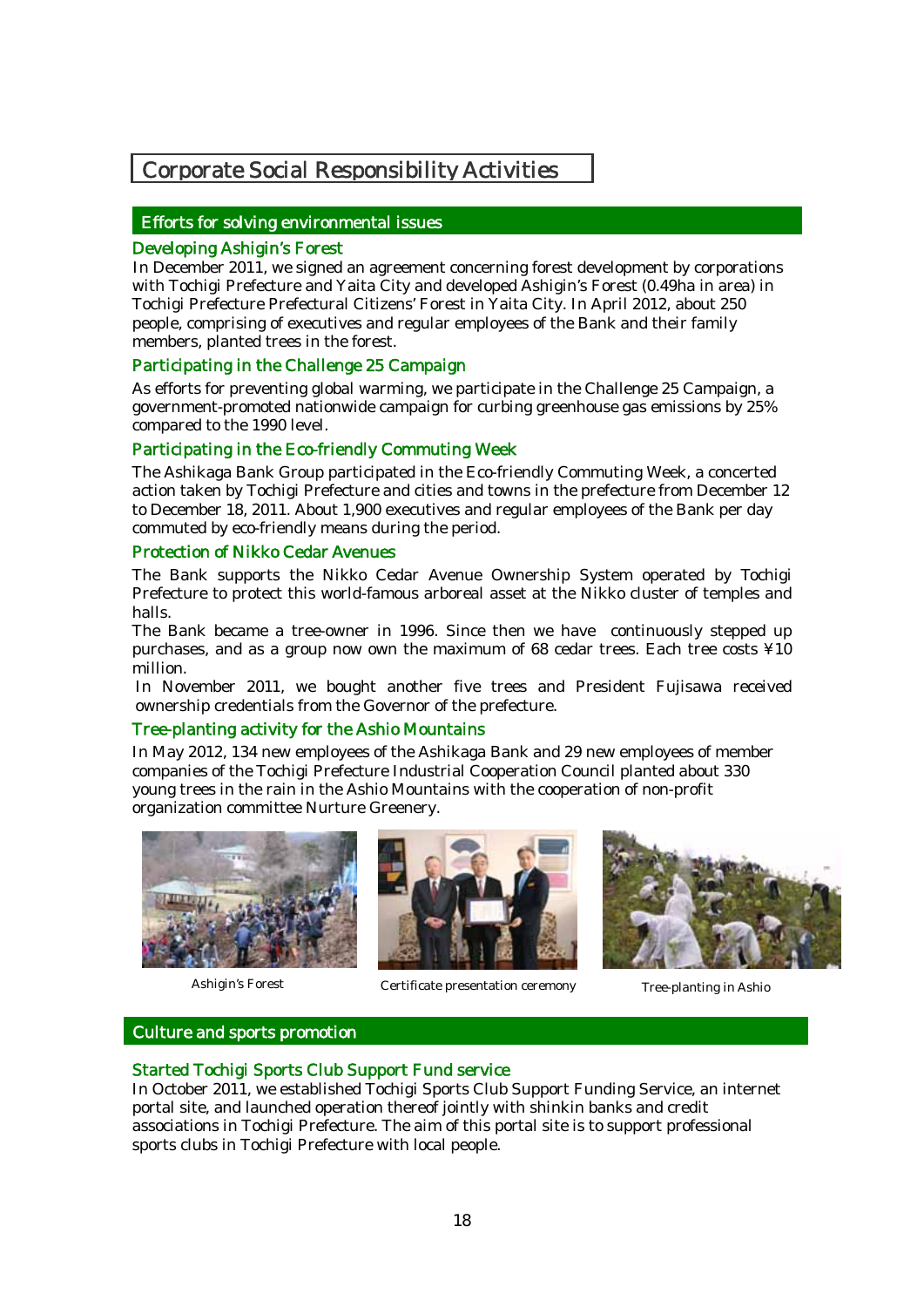#### Ashigin Marronnier concert at the prefectural government office

Since April 2011, we have been a naming-rights partner of music concerts hosted by Tochigi Prefecture. Through these Ashigin Marronnier concerts at the prefectural government office, we continue in fiscal 2012 to cooperate in providing opportunities for prefectural citizens to demonstrate their cultural activities or enjoy cultural events.

![](_page_19_Picture_2.jpeg)

Support Fund Service portal site<br>government office

![](_page_19_Picture_4.jpeg)

Ashigin Marronnier concert at prefectural

#### ï Promoting financial education

#### Kids' school

In August 2011, we held the Ashigin Kids' School "money workshop" targeting local elementary school students at the Head Office, and 25 family groups (totaling 58 people) participated in the program.

#### Providing a course at university

Since October 2011, we have been providing a two-credit course at Utsunomiya University, titled Learning Financial and Economic Structure and Roles of Regional Financial Institutions from the History of a Local Bank.

![](_page_19_Picture_11.jpeg)

Kids' School Lecture scene

![](_page_19_Picture_13.jpeg)

#### Making contributions to health and welfare

# Installing additional ATMs with audio assist handsets (receivers)

 We are installing additional ATMs with audio assist handsets (receivers), and the number of this type of ATMs increased to 307 units in 196 locations by the end of March 2012

#### Setting compassionate parking space

 We endorse the project of doubling compassionate parking space, parking space in 20 branch offices in the prefecture. launched by Tochigi Prefecture, and have established compassionate

![](_page_19_Picture_20.jpeg)

Compassionate parking space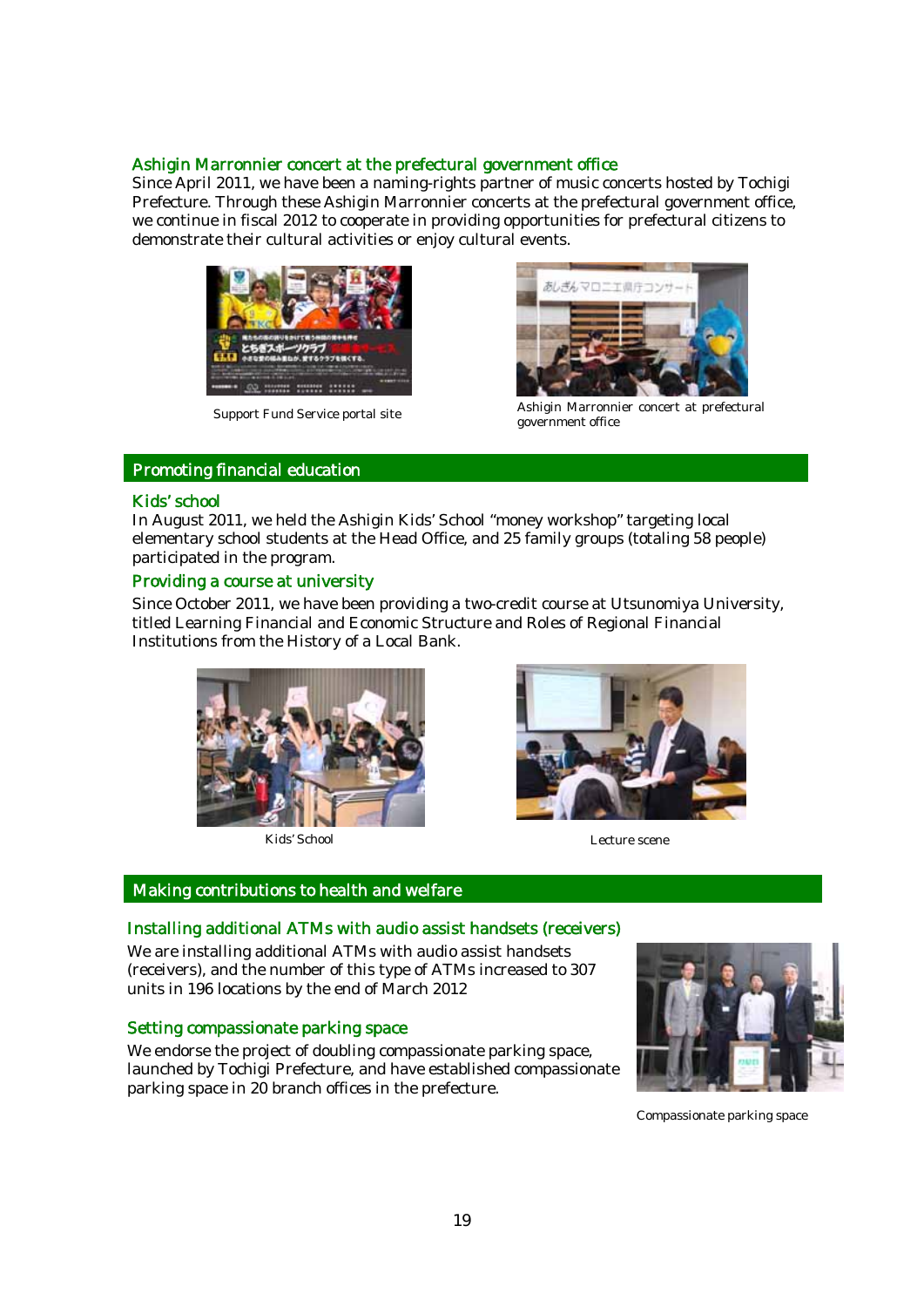#### Public Interest Corporation The Ashigin International Exchange Foundation

The Ashigin International Exchange Foundation, which the Bank established in 1985, supports privately financed international students who study in the region, notably in Tochigi Prefecture and local international exchange organizations. The track record of grant support up until fiscal 2011 was ¥109.63 million to 299 persons or organizations. The foundation was authorized as a public interest corporation by Tochigi Prefecture under the new Public Interest Corporation Law in March 2012, and has become the Public Interest Corporation Ashigin International Exchange Foundation as of April 1, 2012.

![](_page_20_Picture_2.jpeg)

Persons/groups receiving grant support and board members of the foundation

#### į Tochigi Prefecture Industrial Cooperation Council

The Tochigi Prefecture Industrial Cooperation Council was established in 1981 as a business organization of managers of leading companies in Tochigi Prefecture.

We have been supporting the organization proactively and serve as the secretariat.

In July 20 and 21, 2011, the council hosted the Great East Japan Earthquake Reconstruction Aid Charity Concert commemorating 30th anniversary of the council; this concert was sponsored by Tochigi Prefecture, Utsunomiya City, Ashikaga Bank and Shimotsuke Shimbun, and received many visitors.

![](_page_20_Picture_8.jpeg)

Charity concert

# Great East Japan Earthquake Reconstruction Support

We have donated the equivalent of 0.01% of the amount of JPY fixed-term deposits and government bonds customers purchased in the Ashigin Summer Campaign (from June 1 to August 19) and Reconstruction Bonds Plan for Retail Investors (for purchases made from December 5 to March 30, 2012) to Japanese Red Cross Society Tochigi Prefectural Chapter as relief money for support for reconstruction efforts in the wake of The Great East Japan Earthquake.

![](_page_20_Picture_12.jpeg)

Donation of relief money